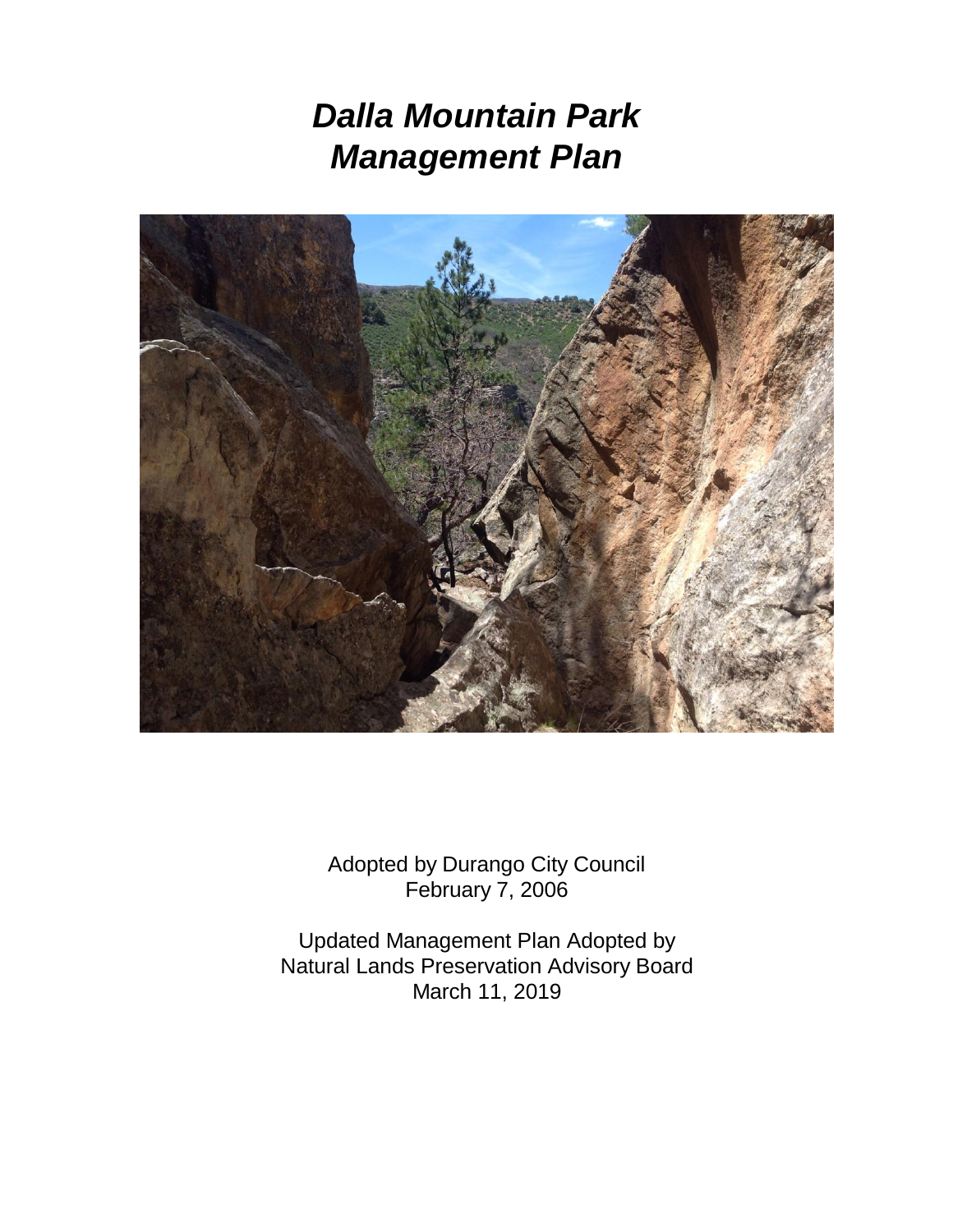

This updated 2019 Dalla Mountain Park Management Plan replaces the 2006 Dalla Mountain Park Management Plan in full.

## **I. INTRODUCTION**

Dalla Mountain Park is 177.8 acres in size, located at the north western end of Durango City limits. The Park is rich in natural and biological diversity and encompasses resources that are unique to the Four-Corners Region. Dalla Mountain Park is immediately adjacent to Animas City Mountain and contributes to the scenic viewshed which is highly visible from many parts of the community. The Open Space Park serves as a transition area between the structured, formalized city and the natural landscape of the San Juan National Forest. Its proximity to downtown Durango and surrounding public lands, as well as its significant natural, wildlife, and passive recreational values, makes the property a valuable open space for the community.

The creation of Dalla Mountain Park was made possible with financial support from Great Outdoors Colorado (GOCO), and the corresponding conservation easement held by La Plata Open Space Conservancy. With the City's purchase completed in 2005, preservation of Dalla Mountain Park has been ensured for the betterment of the environment as well as future generations of the community.

Working in coordination with the City's Natural Lands Preservation Advisory Board, this plan has been prepared to provide a framework for the sound stewardship of the property, a plan that recognizes the importance of Dalla Mountain Park to both man and environment.

## **II. DESCRIPTION OF THE AREA**

Dalla Mountain Park is located on the southwestern slope of Animas City Mountain, a 1,200-acre property owned by the Bureau of Land Management (BLM). Together with this BLM property, and adjoining City of Durango and La Plata County properties, this block of contiguous, public open space totals over 1,500 acres. On the northwestern boundary of this block of public land are a number of privatelyowned conservation easement properties. The San Juan National Forest boundary lies less than 0.4 miles north of this Open Space Park. To the west of Dalla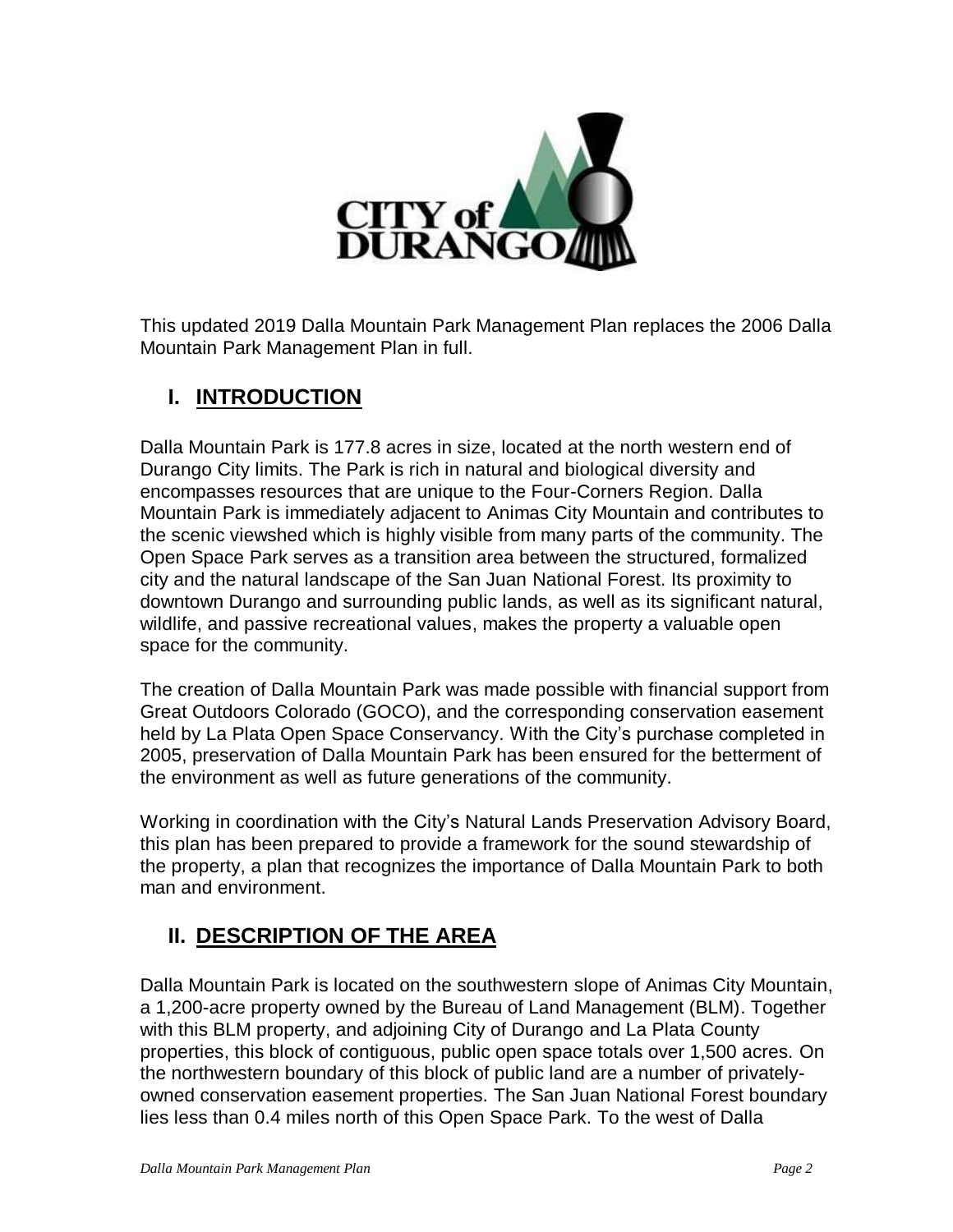Mountain Park are several private holdings on the valley floor of the Junction Creek drainage and adjoining these holdings to the west is the State of Colorado Perins Peak State Wildlife Area managed by Colorado Parks and Wildlife.

Although the Dalla property had always been in private ownership, it has historically been used for passive recreational activities such as hiking, rock climbing and wildlife watching. The property is laced with an assortment of trails. Many of the trails serve as viable routes to recreational and viewshed destinations.

An ecological assessment of the property was conducted by the Fort Lewis College Biology Department in 2001. The study found the area to be rich in ecological value, with hundreds of species of plants and animals documented. Some even considered very unique and rare. Among those noted in the report were the hybrid "Live Oak"; the "Claret Cup Cactus"; the "Plateau Striped Whiptail Lizard"; and the "Tassel-Eared Squirrel". The report is available for review at the City of Durango Parks and Recreation Department.

Dalla Mountain Park hosts a mix of steep terrain and relatively flat benches; large rock outcrops and cliffs; massive standing boulders; and extensive scenic vistas. Most of the property is heavily wooded in the ponderosa/mountain shrub forest common in this region. Dominant tree and shrub species include ponderosa pine, gambel oak, mountain mahogany, chokecherry, and serviceberry. Small open meadows located on the flatter benches are vegetated with native grasses and wildflowers. The Park is important wildlife habitat serving as a bridge between the Perins Peak State Wildlife Area and Animas City Mountain. This corridor provides critical forage and cover for an assortment of wildlife including black bear; mountain lion; grey fox; bobcat; a variety of birds including band-tailed pigeons, jays, woodpeckers, Merriam's turkeys, black-capped chickadees, and rufous-sided towhees; squirrels; porcupines; deer mice; chipmunks; hares; rabbits; shrews; and voles. The area is recognized by Colorado Parks and Wildlife (CPW) as a critical winter range for mule deer and elk.

The bands of cliffs that rise above the property and serve as a backdrop to it meander over property lines with the adjacent BLM land. On those cliffs are a number of historic Indian petroglyphs.

Logging occurred in the area in the early 1900s, resulting in stands of younger ponderosa pine. However, there are some ponderosa on the property that are well over 200 years old. In the mid 1970s a residential development plan was approved. While no lots were ever sold, a gravel access road was built. This road provides access into the upper reaches of the property.

A baseline assessment of the property has been prepared and is available for review at the City of Durango Parks and Recreation Department.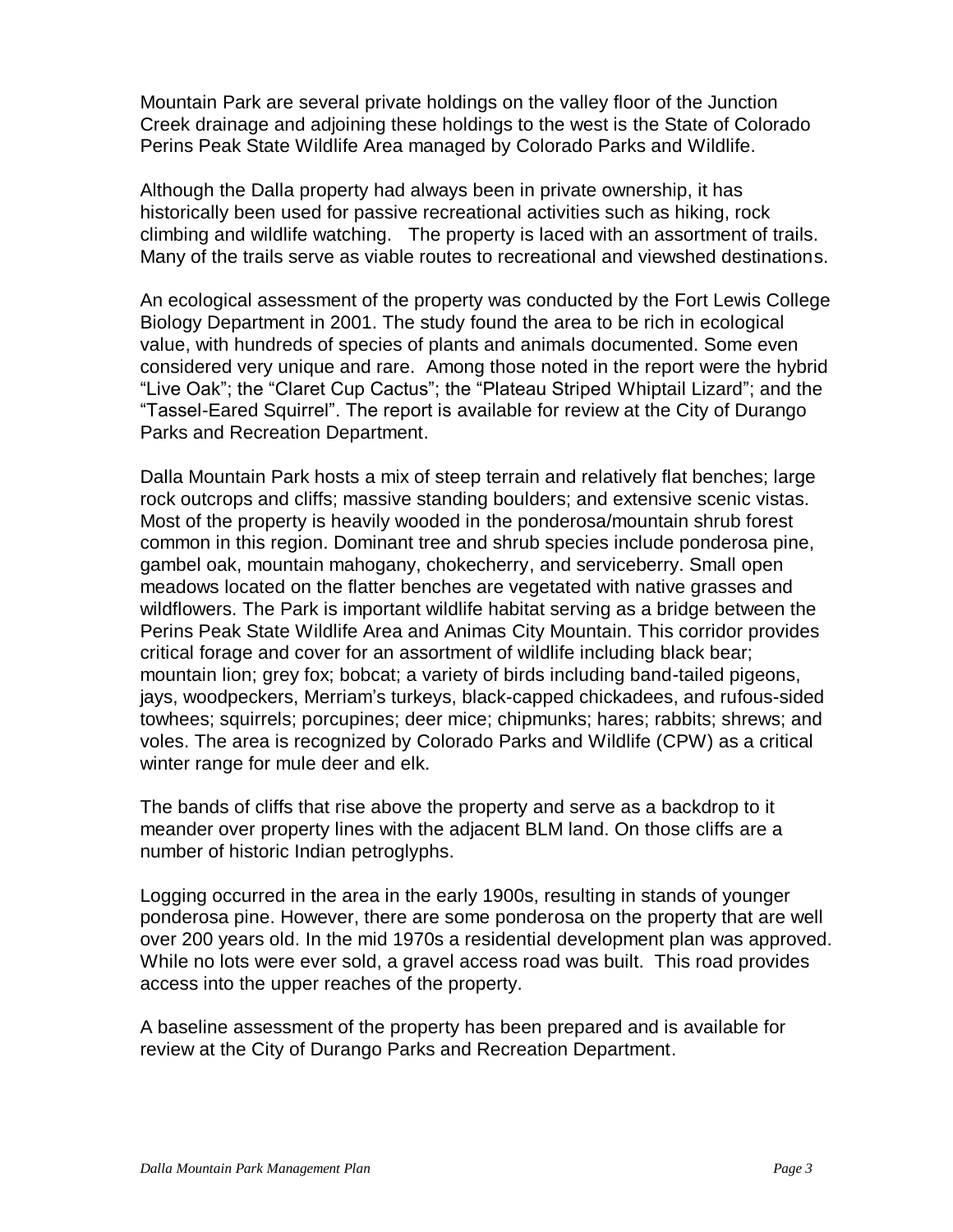## **III. MANAGEMENT OBJECTIVES**

It is the intent of the City of Durango to manage the Dalla Mountain Park in order to:

- Maintain the site in a largely undeveloped and natural state as wildlife habitat and as a passive recreational open space area;
- Identify and protect unique natural and archeological features of the site;
- Uphold the requirements of the conservation easement held by La Plata Open Space Conservancy;
- Restore the site to a condition more representative of its natural historic condition by eliminating non-native plant species and invasive weeds; thinning of the Gambel Oak under-story; and correcting erosion and drainage problems;
- Establish a formalized trailhead at the property's access road intersection with Junction Creek Road;
- Provide a trail system, with signage, that allows for functional, appropriate, and sustainable access to destinations within the site and to adjoining public lands;
- Minimize impacts to or conflicts with the adjacent public and private lands;
- Provide opportunities for local outdoor education;
- Provide permitted access into the property using the existing access road for physically challenged and handicapped individuals.

#### **IV. SPECIFIC MANAGEMENT POLICIES**

- 1. Management authority for the Dalla Mountain Park shall be the City of Durango Parks and Recreation Department. Specific management activities shall be consistent with this Management Plan and the conservation easement held by La Plata Open Space Conservancy. Proposed activities deemed inconsistent with the management plan or easement shall be reviewed and considered by the City of Durango's Natural Lands Preservation Advisory Board; and the La Plata Open Space Conservancy. Proposed improvements which prove controversial shall be referred to City Council for a final decision with a recommendation from the Board.
- 2. Proposed changes to the Management Plan shall be circulated to the appropriate City Departments, Advisory Board, outside agencies, and La Plata Open Space Conservancy for review and comment prior to formal action by the Natural Lands Preservation Advisory Board.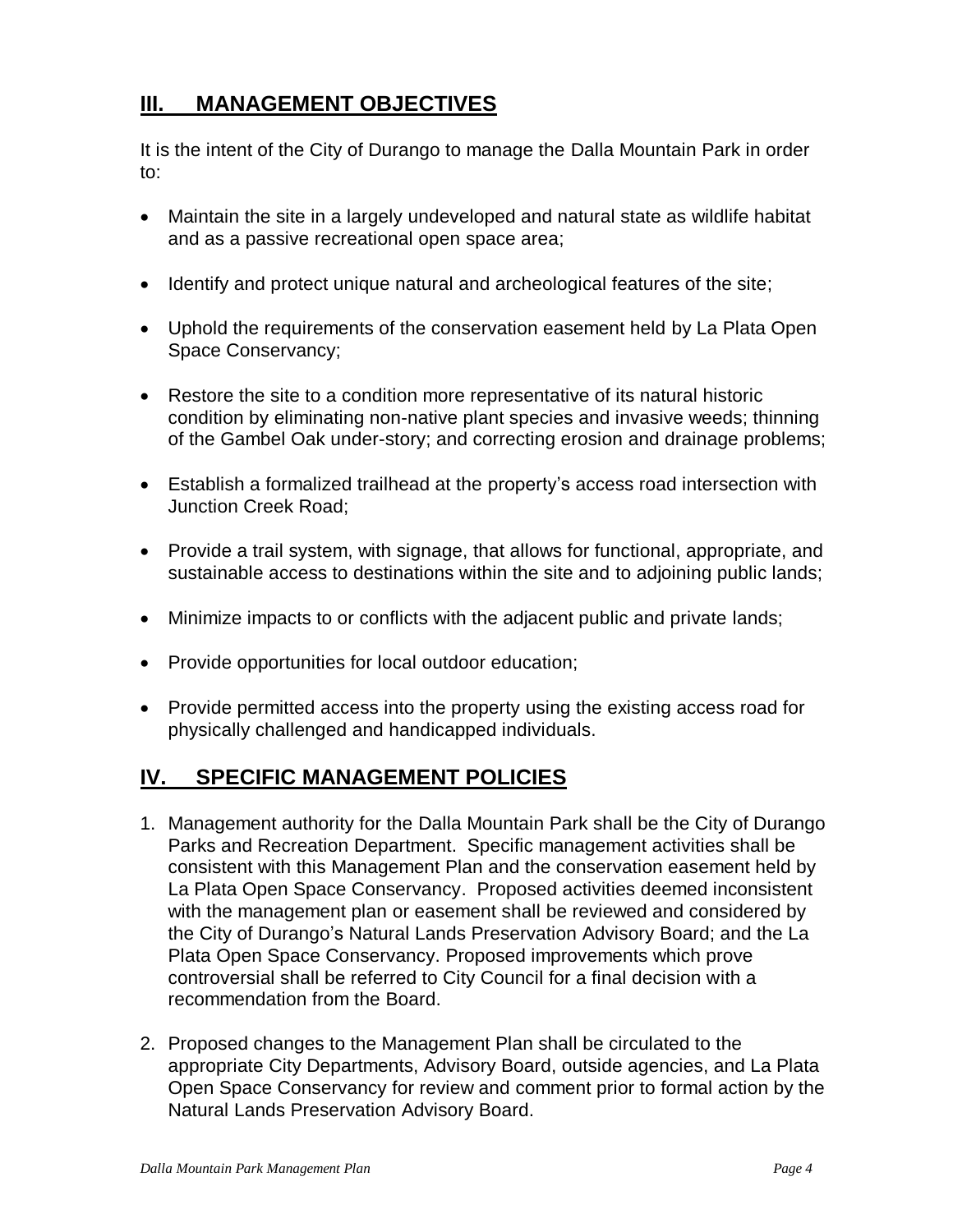- 3. The site shall be maintained in its natural state with public recreational use limited to non-motorized trail-oriented activities consistent with the requirements of the conservation easement (walking, hiking, jogging, rock climbing, mountain biking, environmental education, winter recreation provided there is no seasonal closure, etc.).
- 4. All uses/activities within Dalla Mountain Park shall be subject to City Park and Open Space rules and regulations. The City shall be responsible for enforcement of all regulations. The following uses/activities shall be specifically prohibited within the Dalla Mountain Park:
	- overnight camping
	- fires of any kind
	- no smoking
	- hunting or discharge of firearms/weapons
	- dogs not on a leash
	- injury to or molestation of birds, game or wildlife
	- unauthorized motorized vehicles
	- destruction of natural vegetation (except for purposes of property maintenance consistent with the management plan and conservation easement)
- 5. Substantial development of facilities within the Park is not anticipated. Improvements on the property are envisioned to be limited to:
	- A. **Trails**: The existing trail system shall be evaluated on a routine basis to determine functionality, appropriateness and sustainability. The maintenance, closing and/or rerouting of existing trails, and the development of new trails, shall be based upon this evaluation and the participation and input of the Natural Lands Preservation Advisory Board.
	- B. **Signage** on the property may include:
		- Great Outdoors Colorado (GOCO) recognition
		- Rules/regulations
		- Dalla family recognition placard placed on large boulder
		- Recognition of La Plata Open Space Conservancy (LPOSC), Trails 2000, or other partnering entities
		- Trail routing signage
		- Interpretive/educational signage
		- Identification of perimeter boundaries
		- Seasonal closures, if appropriate
		- Other temporary or seasonal signage as deemed appropriate
	- C. **Trailhead improvements**: The trailhead located at the property's access drive intersection shall be improved and formalized. This may include paving of the parking area, trailhead signage, restroom; picnic tables, and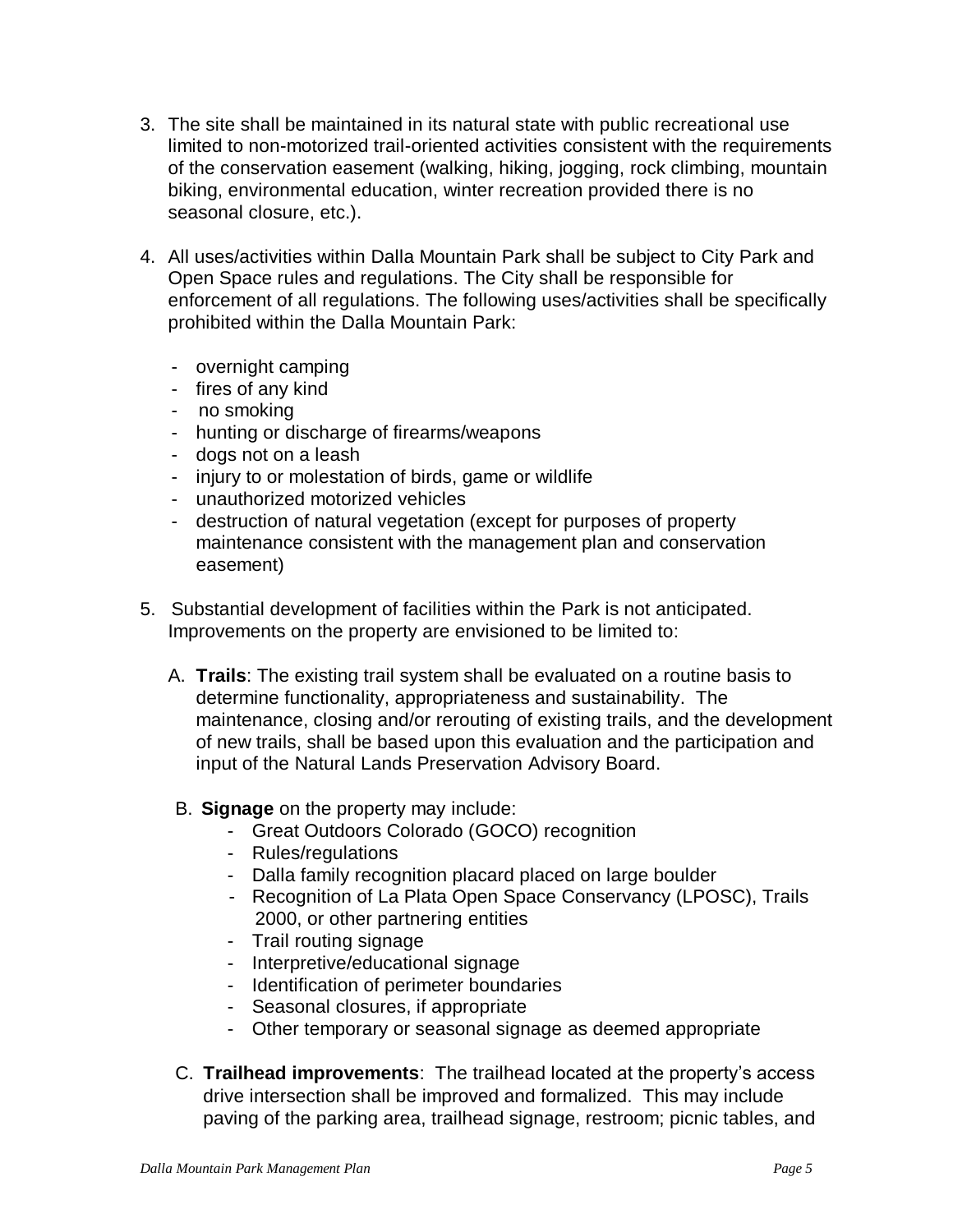other amenities and/or improvements consistent with standards for such facilities, and intent of the management plan.

- 6. The general public shall have non-motorized access to the property in accordance with this Management Plan. The trail system and access drive, as maintained or improved, shall be available for non-motorized recreational activity. The access road shall also be available to motorized emergency vehicles and motorized City maintenance vehicles in accordance with this Management Plan.
- 7. The City, at its discretion, may elect from time to time to temporarily close the property, or selected areas of the property, when it is deemed necessary for the protection and/or rejuvenation of specific resources, including wildlife and vegetation. This may include seasonal closures for habitat protection based on a coordinated management policy for the larger Animas City Mountain as determined through consultation with Bureau of Land Management and Colorado Parks and Wildlife.
- 8. A detailed property assessment shall be undertaken to determine the specific location, type, and quantities of unique plant and animal habitat/species, and unique natural or archeological features in advance of any fire mitigation, trail system modification, or other stewardship activities consistent with this Management Plan.

## **V. AMENDMENT/UPDATE**

This Management Plan shall be amended from time to time as necessary, due to significant changes in use patterns and/or changes in land use policies on adjacent public lands, provided the Management Plan continues to protect the intent of the original acquisition and the conservation easement. Parks and Recreation Department staff will review the Management Plan annually in conjunction with the La Plata Open Space Conservancy monitoring requirements for the Conservation Easement. The City will consult with the Natural Lands Preservation Advisory Board in the amendment and/or update process.

If additional adjacent lands are acquired, these lands will be added to the Dalla Mountain Park. As these properties are acquired and formally designated, they shall be automatically subject to this Management Plan.

## **VI. NEAR-TERM STEWARDSHIP GOALS**

**Trailhead Improvements:** The trailhead at Junction Creek Road was formalized in 2006, which included grading, drainage and road access modifications. A memorial plaque recognizing the Dalla family was installed in 2018. Additional trailhead signage considered for 2019 includes trail system map, rules/regulations, partnering agency recognition. Future items that may be considered include an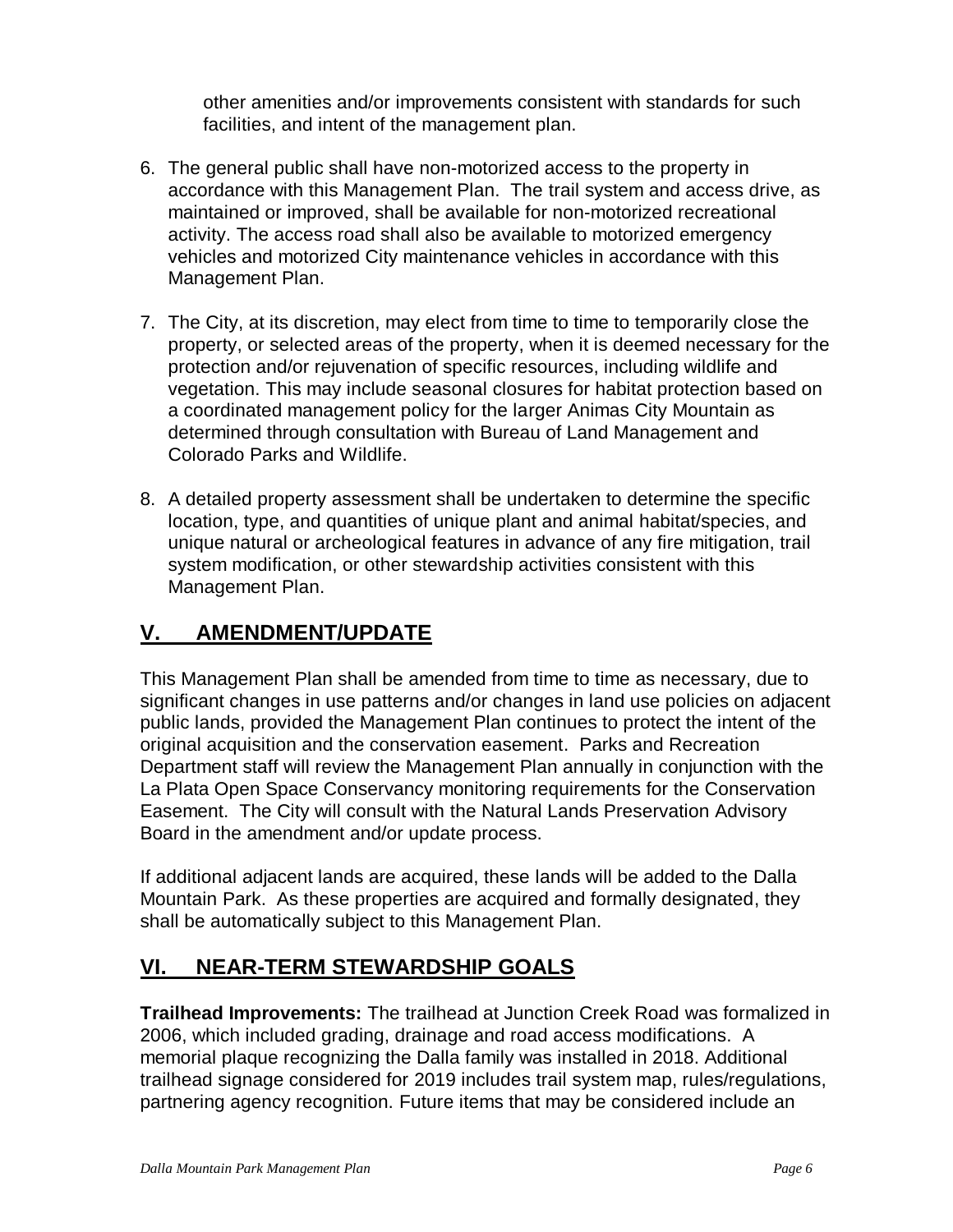improved parking area, a restroom; picnic tables; and other amenities and/or improvements consistent with the management plan.

**Trails:** The existing trail system will continue to be evaluated for its functionality, appropriateness and sustainability. Wayfinding signage at trail intersections will be updated, replaced or added. Socially created trails will be closed. Cooperation and consultation with adjacent land management agencies as well as recreational user groups will occur in order to manage an approved trail system that is consistent with the terms of the conservation easement and the management plan, as well as seasonal closures or cultural resource protection regulations.

**Management Cooperation:** The City will continue cooperative management discussions with the Bureau of Land Management, Colorado Parks and Wildlife, and La Plata County relative to the potential integration of the management and closure policies for Dalla Mountain Park with the existing Animas City Mountain Management Policies.

## **VII. ONGOING STEWARDSHIP GOALS**

**Annual Maintenance:** Annual and ongoing maintenance will be based on routine inspection and need. Typical ongoing maintenance shall include weed mitigation, fire mitigation, trash removal, erosion control, vandalism repair, trail system repair and improvements, and routine maintenance and improvements required to address normal wear and tear of amenities.

**Habitat Protection and Enhancements:** Based on the findings of the baseline assessment and other research efforts undertaken from time to time, habitat protection and enhancement efforts consistent with this Management Plan may be undertaken to improve the ecological and biological diversity and health of the property.

**Law Enforcement:** The City of Durango Police Department serves as the entity responsible for providing law enforcement on the property as of the annexation of the property into the City limits of Durango in 2014. Additionally, the existing subdivision plat for Jacob's Cliffs was vacated prior to annexation per the stewardship goals of the 2006 Management Plan.

**Camping Mitigation:** City staff will continue to monitor the property for illegal camping activities, and when necessary mitigate camping, trash, and campingrelated impacts.

**Biological or Cultural Resources Site Assessment:** If necessary, a biological or cultural site assessment shall be undertaken to determine the specific location, type, and quantities of unique plant and animal habitat/species, and unique natural or cultural resources to be preserved, in advance of fire mitigation, trail system modification, or other stewardship activities consistent with this Management Plan.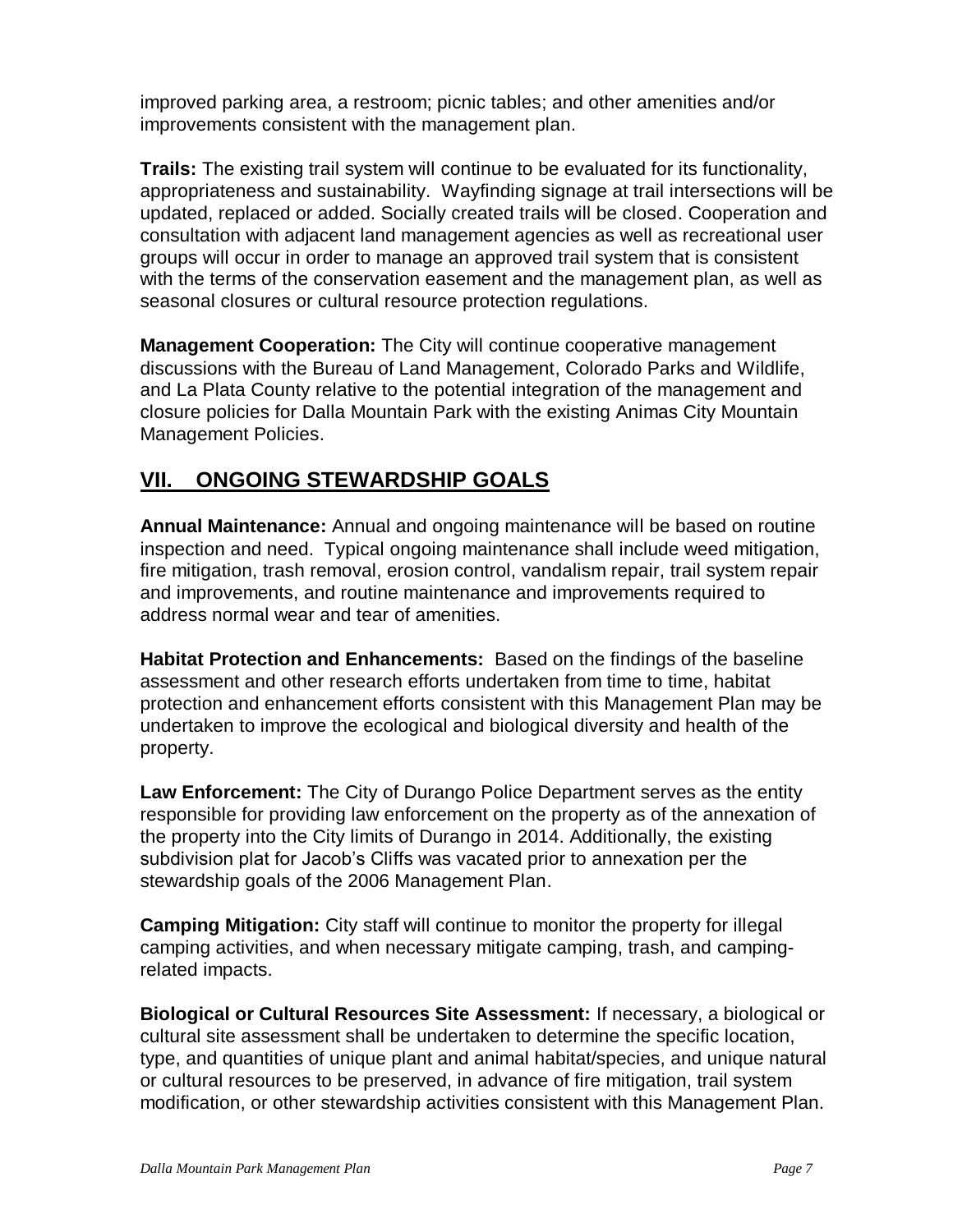**Wildfire Fuels Reduction:** The property will be evaluated by City staff and when necessary, appropriate fire authorities, and a wildfire fuels reduction plan will be implemented to reduce hazardous fuels.

**Noxious Weed Abatement:** The property has been added to the existing weed mitigation program currently administered by the City of Durango Parks and Recreation Department. Weed abatement efforts will occur annually, as needed.

**Erosion Control:** The property will be evaluated by City staff as needed, and an erosion control plan will be implemented to reduce runoff when and where necessary.

**Volunteer Engagement:** City staff will continue to engage community volunteers and partner with volunteer-focused organizations in the ongoing stewardship of the property.

\* \* \* \*